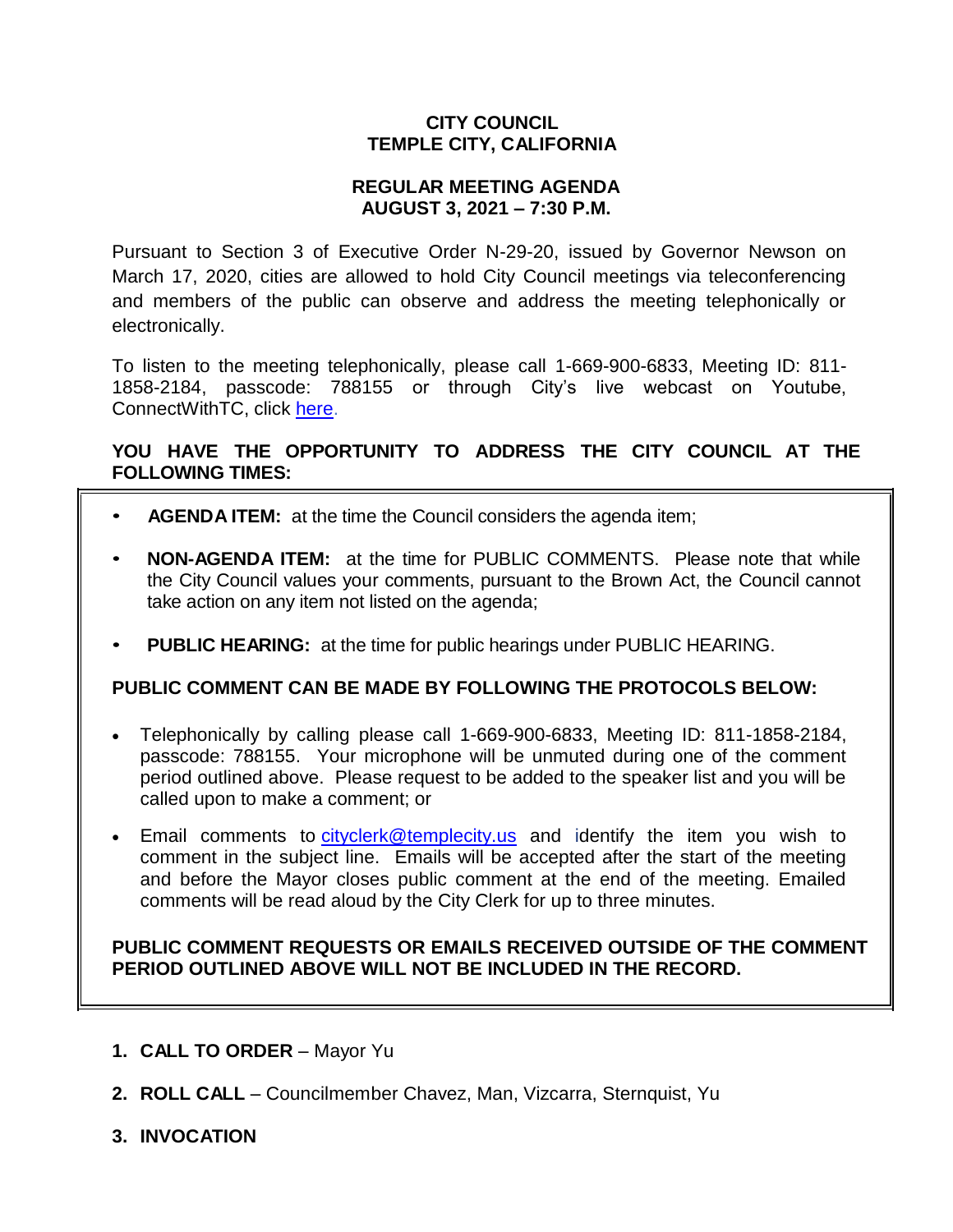## **4. PLEDGE OF ALLEGIANCE**

## **5. CEREMONIAL MATTERS – PRESENTATIONS**

- A. CERTIFICATE OF RECOGNITION RINGO H. W. CHIU
- B. CERTIFICATE OF RECOGNITION MODERN LIGHTING
- C. TEMPLE CITY CHAMBER OF COMMERCE QUARTERLY REPORT

## **6. PUBLIC COMMENTS ON ITEMS NOT LISTED ON THE AGENDA**

The City Council will now hear public comments regarding items **not listed** on the agenda. The procedure to address the City Council is highlighted on the first page of this agenda. This section is limited to 30 minutes total.

### **7. CONSENT CALENDAR**

All Consent Calendar items may be approved in a single motion as recommended unless removed for further discussion. If members of the City Council or persons in the audience wish to discuss any matters listed on the Consent Calendar, please address them at this time.

Recommendation: Approve Items A through E per recommendations.

### A. APPROVAL OF MINUTES

The City Council is requested to review and approve:

- 1. The Minutes of the Special [City Council Meeting of July](https://www.ci.temple-city.ca.us/DocumentCenter/View/16590/7A-1_CCM---2021-07-20-Special-Joint-Meeting-with-Planning-Commission) 20, 2021; and
- 2. The Minutes of the Regular [City Council Meeting of July](https://www.ci.temple-city.ca.us/DocumentCenter/View/16591/7A-2_CCM---2021-07-20-Regular) 20, 2021.

Recommendation: Approve.

# [B. CO-SPONSORSHIP OF THE 2021 RELAY FOR LIFE OF TEMPLE CITY](https://www.ci.temple-city.ca.us/DocumentCenter/View/16592/7B_Relay-for-Life-Request-Staff-Report_w-attachments)

Relay for Life is a community-based fundraising event of the American Cancer Society where team members take turns walking around a track or designated path. The organizers are once again requesting the City's co-sponsorship of the event and use of Temple City Park.

Recommendation:

- 1. Approve a request from the American Cancer Society to co-sponsor the Relay for Life of Temple City at Temple City Park on November 6, 2021; and
- 2. Waive all fees and deposits associated with the installment of a promotional event street banner and use of Temple City Park, the Performing Arts Pavilion, and City Hall Community Room for event activities.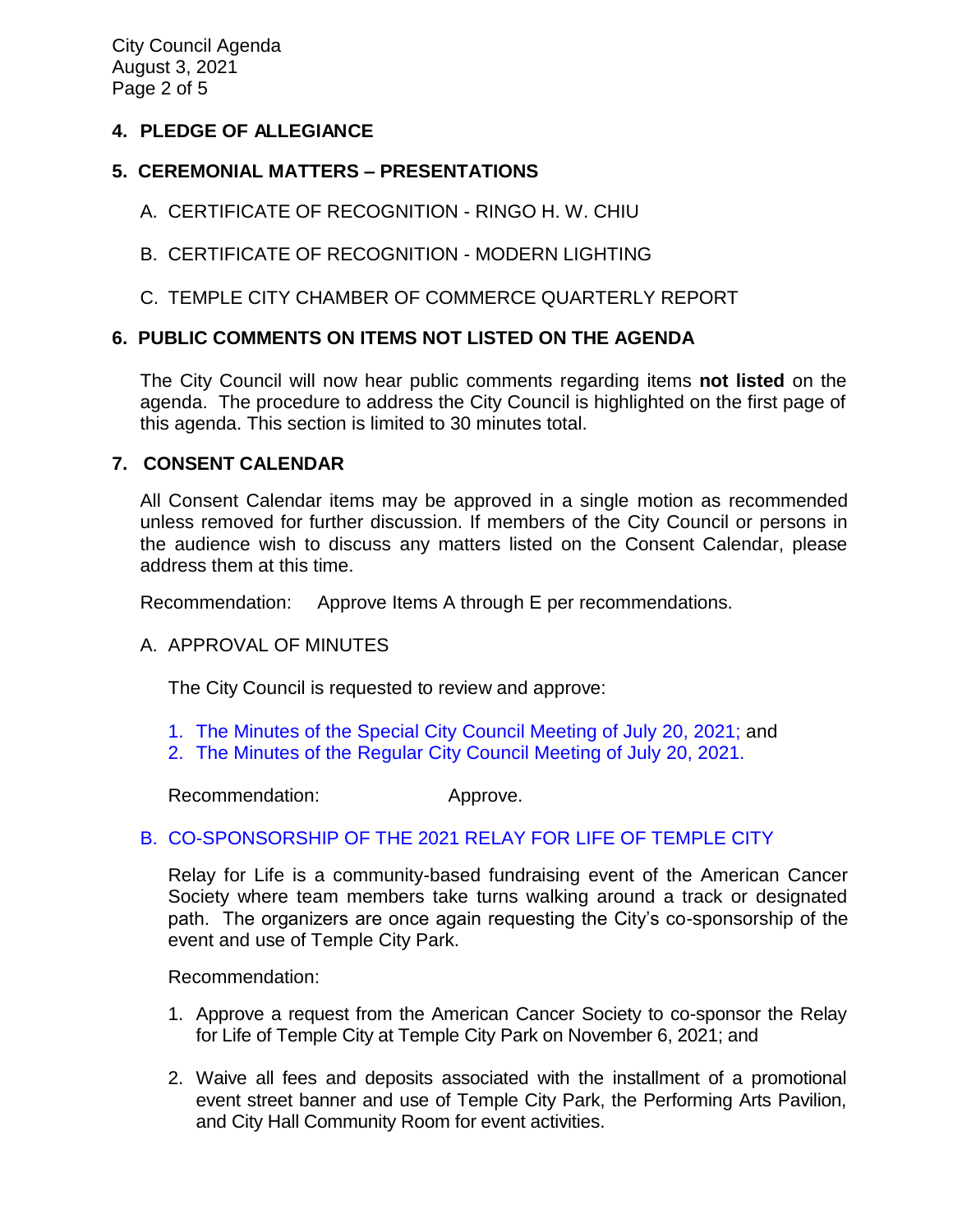## C. [PETTY CASH](https://www.ci.temple-city.ca.us/DocumentCenter/View/16593/7C_Petty-Cash-Staff-Report) REPORT

The City Council is requested to receive and file the Petty Cash Report.

Recommendation: Receive and file.

#### D. [ADOPTION OF RESOLUTION NO. 21-5543](https://www.ci.temple-city.ca.us/DocumentCenter/View/16587/7D_CC-Warrant-FY-2020-21) APPROVING PAYMENT OF BILLS [FOR FISCAL YEAR 2020-21](https://www.ci.temple-city.ca.us/DocumentCenter/View/16587/7D_CC-Warrant-FY-2020-21)

The City Council is requested to adopt Resolution No. 21-5543 authorizing the payment of bills.

Recommendation: Adopt Resolution No. 21-5543.

### [E. ADOPTION OF RESOLUTION NO. 21-5544](https://www.ci.temple-city.ca.us/DocumentCenter/View/16588/7E_CC-Warrant-FY-2021-22) APPROVING PAYMENT OF BILLS [FOR FISCAL YEAR 2021-22](https://www.ci.temple-city.ca.us/DocumentCenter/View/16588/7E_CC-Warrant-FY-2021-22)

The City Council is requested to adopt Resolution No. 21-5544 authorizing the payment of bills.

Recommendation: Adopt Resolution No. 21-5544.

#### **8. PUBLIC HEARING** – None

#### **9. UNFINISHED BUSINESS** – None

### **10. NEW BUSINESS**

### A. [PUBLIC ART DONATION](https://www.ci.temple-city.ca.us/DocumentCenter/View/16589/10A_Public-Art-Donation_Staff-Report-w-attachments)

The City Council is requested to consider a donation of 6 art sculptures and the cost to remove, transport, store and re-install all 6 art pieces.

Presenter: Parks and Recreation Director

Recommendation:

- 1. Review public art donation and determine if the City will accept or decline the donation;
- 2. If public art donation is accepted, provide direction on executing an agreement for donation with the property owner for identified sculptures, and allocate a funding source for removal, transport and installation.

### **11. UPDATE FROM CITY MANAGER**

### **12. UPDATE FROM CITY ATTORNEY**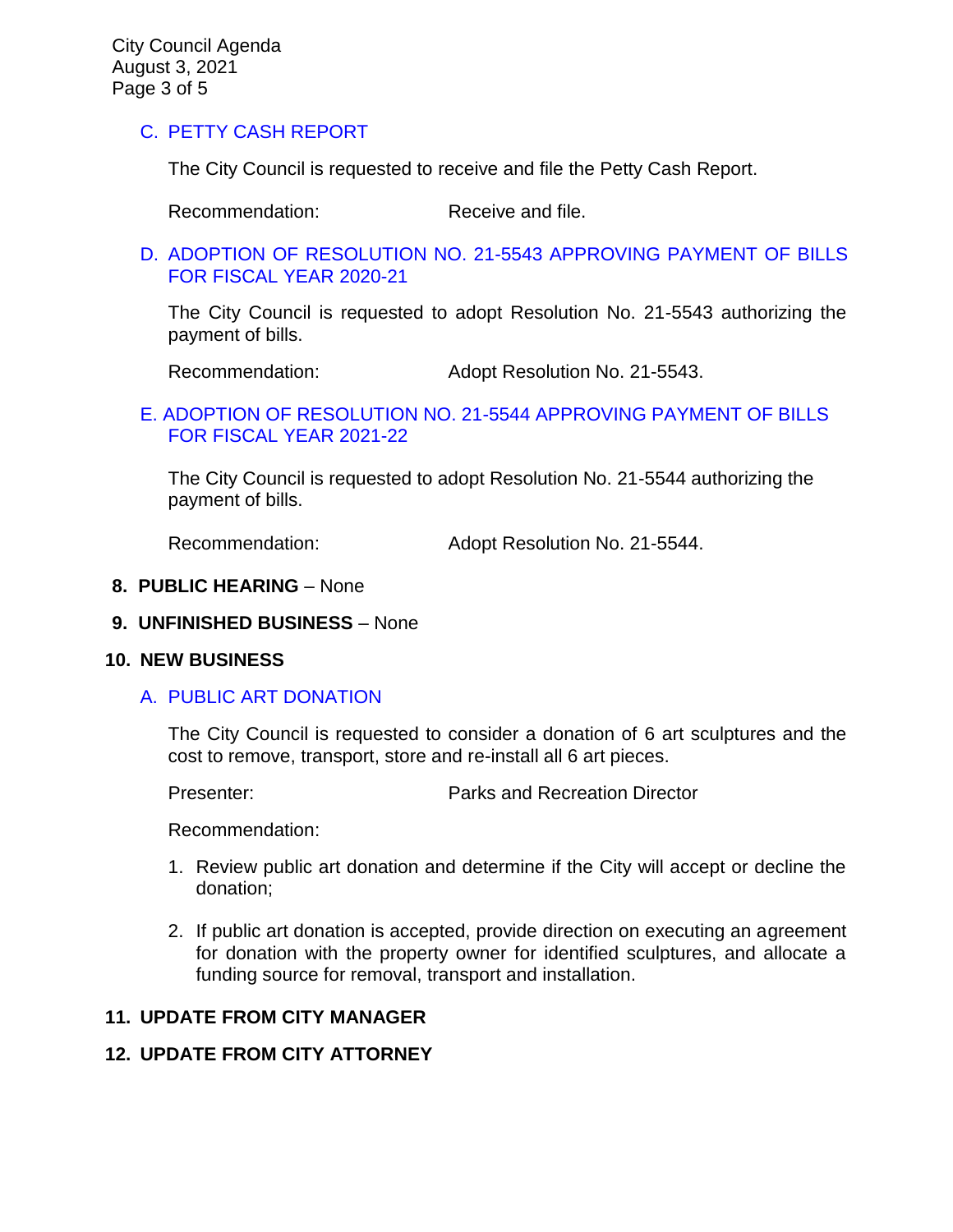## **13. COUNCIL REPORTS REGARDING AD HOC OR STANDING COMMITTEE MEETINGS**

- A. SCHOOL DISTRICT/CITY STANDING COMMITTEE (Councilmember Man and Councilmember Chavez) – Formed 1/3/2012
- B. LAS TUNAS DOWNTOWN REVITALIZATION STANDING COMMITTEE (Councilmember Chavez and Mayor Yu) – Formed 2/18/2014
- C. FUTURE DEVELOPMENT OF CITY PROPERTIES STANDING COMMITTEE (Mayor Yu and Councilmember Man) – Formed 2/18/2014
- D. AUDIT STANDING COMMITTEE (Councilmember Chavez and Mayor Yu) – Formed 7/15/2014
- E. FACILITIES, PUBLIC WORKS, AND INFRASTRUCTURE STANDING COMMITTEE (Mayor Yu and Councilmember Man) – Formed 4/4/2017
- F. PRIMROSE PARK ART ELEMENT AD HOC (Councilmember Vizcarra and Mayor Yu) – Formed 5/19/20
- G. CITY BASED HOMELESS PLAN STANDING COMMITTEE (Councilmember Vizcarra and Mayor Pro Tem Sternquist) – Formed 3/16/21

# **14. COUNCIL ITEMS SEPARATE FROM THE CITY MANAGER'S REGULAR AGENDA**

- A. COUNCILMEMBER VIZCARRA
- B. COUNCILMEMBER CHAVEZ
- C. COUNCILMEMBER MAN
- D. MAYOR PRO TEM STERNQUIST
- E. MAYOR YU

# **15. ADDITIONAL PUBLIC COMMENTS ON ITEMS NOT LISTED ON THE AGENDA**

The City Council will now hear additional public comments regarding items not listed on the agenda. The procedure to address the City Council is highlighted on the first page of this agenda.

# **16. ADJOURNMENT**

| <b>PLANNING COMMISSION</b> | 7:30 P.M. | AUGUST 10, 2021           |
|----------------------------|-----------|---------------------------|
| <b>CITY COUNCIL</b>        |           | 7:30 P.M. AUGUST 17, 2021 |